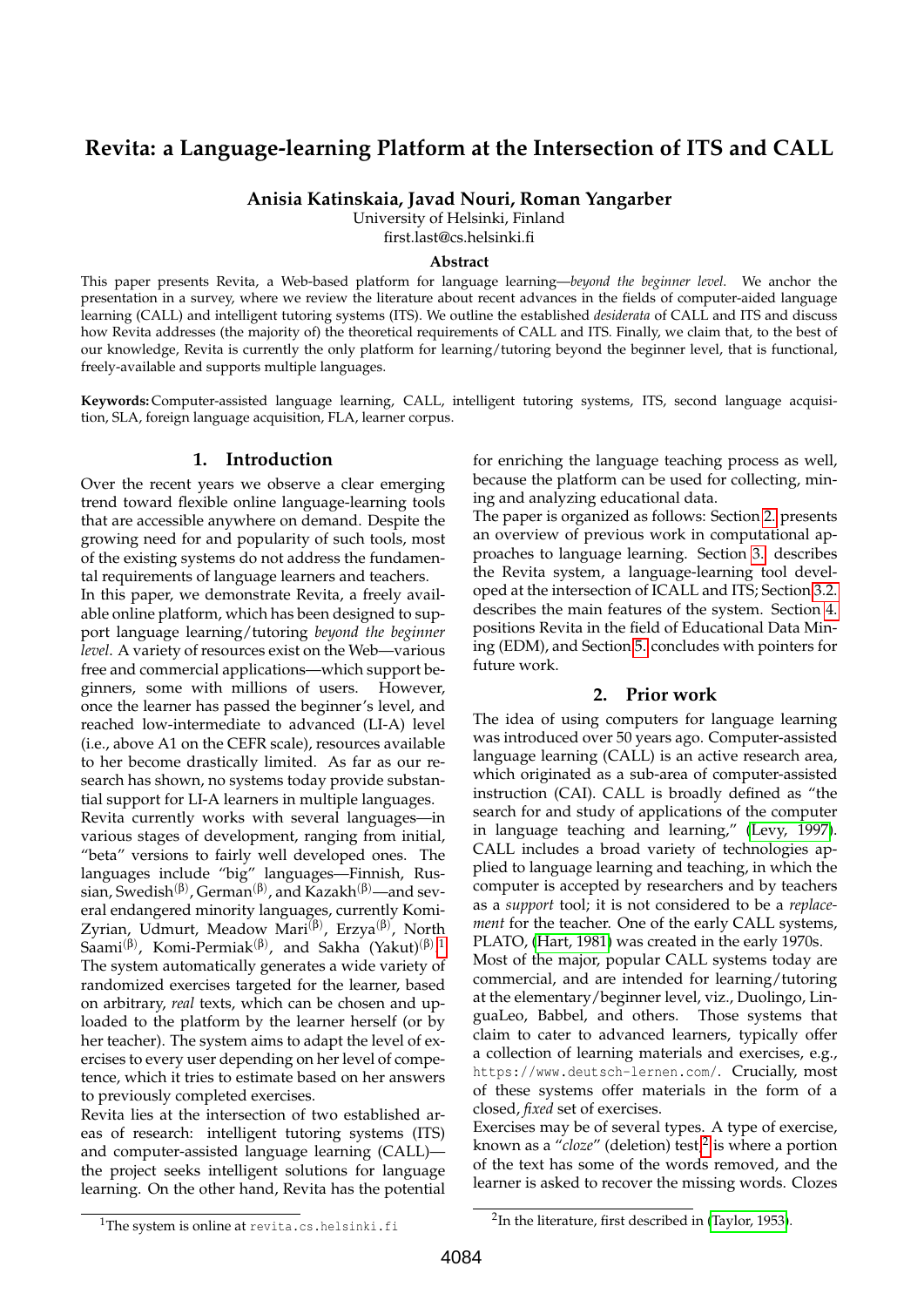

<span id="page-1-3"></span>Figure 1: Landscape of tools for language learning.

require an understanding of the context, semantics and syntax in order to fill in the blanks with the correct missing words. Alternatively, exercises may offer selection from a multiple-choice menu.

Thus, most of systems in the literature that we have reviewed, are based on the so-called *"canned"* approach: i.e., exercises that the learner receives are drawn from a pre-made, *fixed*, and therefore limited set—even if the set may be large and varied. The exercises are created in advance of the study session by human experts, and are based on fixed textual material, pre-determined by the designers of the exercises , rarely expand on a context bigger than one sentence. Overall, however, the existing systems are mainly targeted toward beginners. Since hand-crafting a substantial volume of exercises for more advanced users requires much greater resources, it is more difficult to provide sufficient coverage to support the intermediate/advanced learner, due to the growing cost-tobenefit ratio: the demands on the systems grow, while the market shrinks—many more learners/consumers of language learning services are at the beginner, elementary level, than at the LI-A levels. This ratio is a key factor that has suppressed wider emergence of CALL/ITS beyond the beginner levels.

On the other hand, offering a fixed, limited set of exercises is in conflict with the principles of *adaptability* of the learning process to the profile of the particular user. Applying a "one-size-fits-all" paradigm to students with different levels of competence goes against established pedagogical practices.

Some systems do track personal progress and the user's state of knowledge; however, they do not *adapt* future exercises to the user depending on her prior er-rors; the set of exercises is the same for everyone.<sup>[3](#page-1-0)</sup>

Further, most systems provide poor feedback about about the answers given by the learners. In the extreme, some systems provide to the learner only a summary of how many of her answers were correct, without any more specific information to help correct errors and improve in the future.<sup>[4](#page-1-1)</sup>

Many of the CALL systems that do attempt to address the needs of intermediate-to-advanced learners employ complex linguistic or grammatical terminol- $\text{ogy}^5$  $\text{ogy}^5$ . This may be undesirable in certain settings, e.g.,

in cases where the learners may have quite substantial competency in the language, yet lack proficiency in linguistic concepts and terminology. This is especially true, e.g., of *"heritage"* learners; these are learners who acquired passive competency in a language from hearing parents/relatives speaking in diasporic settings, or in the settings of minority languages having no official state status—but who have no formal training in it.

As CAI developed, the field of intelligent tutoring systems (ITS) emerged with somewhat different goals. Within ITS another role for the computer was accepted—specifically, the role of computer as *tutor*.

ITSs have been applied in various knowledge domains—mathematics, the sciences, business management, etc.—and focus on the ability to generalize and apply knowledge to specific tasks, and on dynamic adaptation depending on the user and the performed tasks. Initially, ITSs were envisioned as aiming to replicate the function of human teachers [\(Self,](#page-8-2) [1990;](#page-8-2) [Shute, 1991\)](#page-9-1)—not only to support learning, but also to attend to the learner's progress, [\(Self, 1998\)](#page-9-2).

Decades of research have shown the effectiveness of ITS technology for learning. Students who used ITSs showed improvements in performance, compared to students who were exposed only to traditional classroom settings, [\(Kulik and Fletcher, 2016\)](#page-8-3). Several systems, which were used by tens or hundreds of thousands of students annually, significantly improved learning performance: e.g., Cognitive Tutor [\(Oxman](#page-8-4) [et al., 2014;](#page-8-4) [Ostrow and Heffernan, 2014\)](#page-8-5), ALEKS [\(Craig et al., 2013\)](#page-8-6), ASSISTments [\(Koedinger et al.,](#page-8-7) [2010\)](#page-8-7).

Most ITS approaches found in practice are simple; e.g., they employ simple heuristics for assessment of user progress based on the number of correct answers given in succession [\(Heffernan and Heffernan,](#page-8-8) [2014\)](#page-8-8), and they do not attempt to model the underlying conceptual domain. Several seminal approaches have been developed to provide highly refined assessment, based on theoretical psychometric principles e.g., the Knowledge Space Theory (KST), [\(Doignon](#page-8-9) [and Falmagne, 2012;](#page-8-9) [Falmagne and Doignon, 2010;](#page-8-10) [Falmagne et al., 1990\)](#page-8-11)—and incorporated into largescale, commercial science-tutoring systems, such as ALEKS [\(Craig et al., 2013\)](#page-8-6).

In KST the learner's competency is modeled not as a scalar—e.g., as the A1-C2 "levels" on the CEFR scale—but rather as a position in a complex *knowledge space*, which is modeled as a graph containing many

<span id="page-1-0"></span><sup>3</sup>For example, https://learning.lengalia.com

<span id="page-1-2"></span><span id="page-1-1"></span><sup>4</sup>For example, http://icelandiconline.is/

<sup>5</sup>For example: learning.lengalia.com ,

icelandiconline.is , www.easypersian.com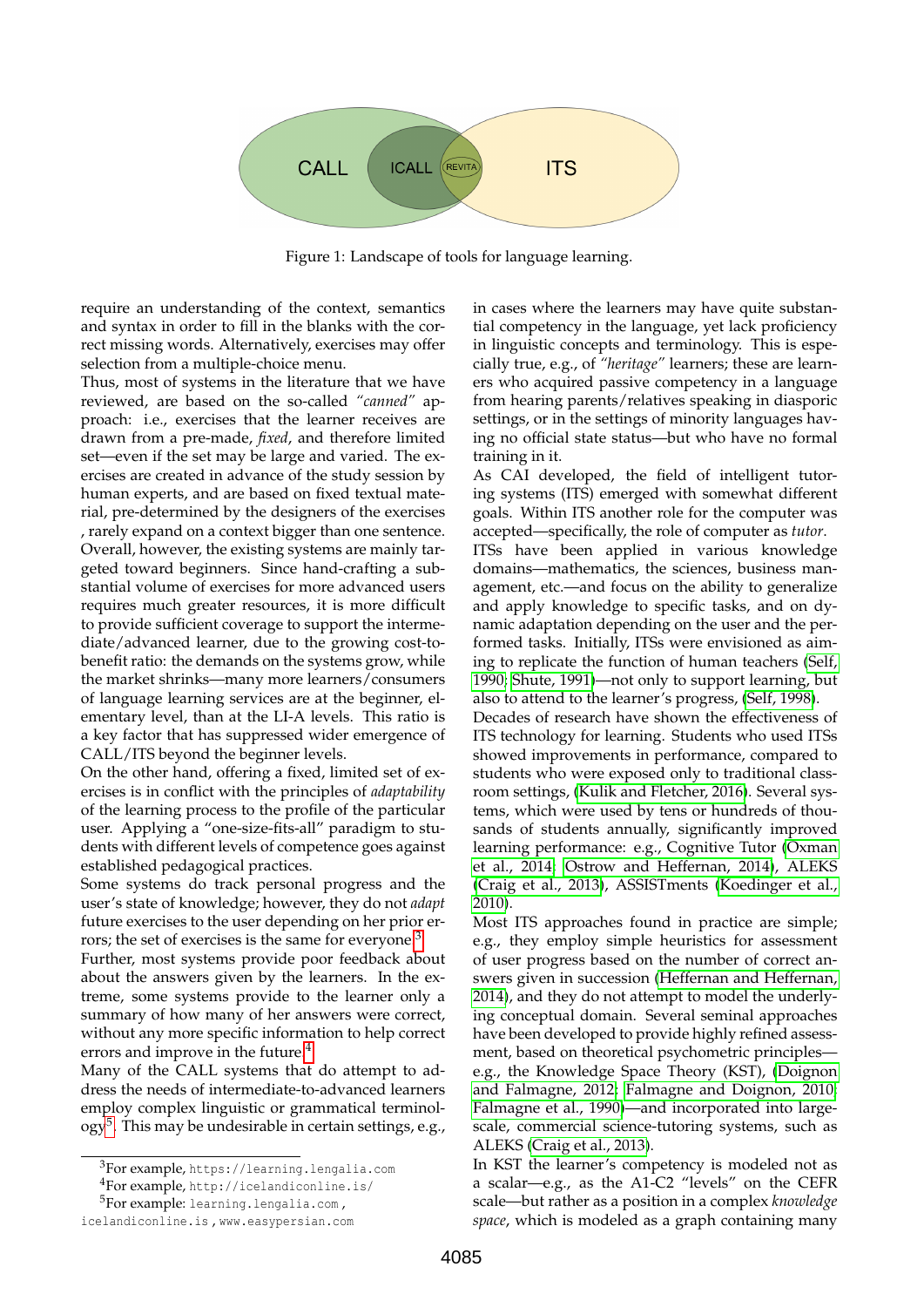(possibly millions of) nodes. Each node in the graph represents a possible knowledge state of a learner encoding the set of concepts mastered in that state and the possible paths in the graph indicate the possible paths toward acquiring full competency in the domain. More precisely, the learner's competency is modeled as a probability distribution over the nodes in the knowledge graph: the learner is most likely to be positioned at those nodes where probability mass is concentrated.

ITS, when applied specifically for language learning—and supported by other intelligent and/or adaptive methodologies, such as adaptive systems (AS), expert systems (ES), natural language processing (NLP), automatic speech recognition (ASR), etc.—defines the domain of intelligent CALL, or ICALL. The goal of ICALL is broadly defined as building advanced applications for language learning using NLP and language resources—corpora, lexicons, etc., [\(Volodina et al., 2014\)](#page-9-3).

Although ITSs were seen as generally useful in ICALL, they were not in the focus of ITS research over the last two decades, because: they were not considered to be intelligent enough, were felt to be too "behavioral" in nature, and were too bound to "drill-andkill" types of exercises, [\(Hubbard and Siskin, 2004\)](#page-8-12); another important reason was the lack of mature technology [\(Bush, 2008;](#page-7-1) [Mozgovoy, 2012\)](#page-8-13).

Currently, ITSs are acknowledged as useful for language learning, and "able to address more than just simple grammar and vocabulary teaching/learning, but they need to be designed keeping in mind learners' and instructors' needs" [\(Bush, 2008\)](#page-7-1). We found that most of the existing ITSs for language learning remain in the *prototype* stage, having been developed purely for research purposes. Our literature and online search has revealed only three systems which claim to be functional, and to have been in use in classroom settings:

- E-Tutor, for learning university-level German [\(Heift, 2008;](#page-8-14) [Heift, 2010\)](#page-8-15)
- TAGARELA, for learning university-level Portuguese [\(Amaral and Meurers, 2007;](#page-7-2) [Amaral and](#page-7-3) [Meurers, 2011\)](#page-7-3)
- Robo-Sensei, for learning Japanese, mostly focusing on translation [\(Nagata, 2009\)](#page-8-16)

The first two systems build adaptive learner models, and tailor feedback messages depending on individual performance. The third system has a single sequence of activities distributed over 24 lessons, which is fixed and identical for all users. All of these systems are monolingual—designed for a single language. Most importantly, at the time of this writing, a search on the Web shows that *none* of these systems is currently available for use.

At the three most recent International Conferences on ITS—over the last 6 years—only four papers about language learning have been presented, and none of them relate to developing any new ITSs. Thus, overall we observe a lack of papers about ITSs for language learning, a lack of assessment, and a lack of functioning systems.

[Golonka et al. \(2014\)](#page-8-17) published a review of computational methodologies in language learning; the review mentions three evaluations of ITS for language learning [\(Nagata, 1993;](#page-8-18) [Nagata, 1997;](#page-8-19) [Dodigovic, 2007\)](#page-8-20). Although all three showed that ITS are more effective than traditional tutoring, the author was critical of the *evaluation* of the new methodologies.

### **3. Revita system description**

<span id="page-2-0"></span>The Revita system, situated at the intersection of ICALL and ITS—see Figure [1—](#page-1-3)attempts to address the requirements of both, and aims to move beyond existing solutions, [\(Katinskaia et al., 2017\)](#page-8-21).

### **3.1. Addressing current problems in CALL and ITS**

We briefly review the desiderata of language-learning systems and the key problems in developing ITSs the main observed pitfalls. Many of these have been brought to light in prior surveys, e.g., in [\(Slavuj et al.,](#page-9-4) [2015\)](#page-9-4). For each desideratum or problem we briefly mention how Revita satisfies the requirement, or how we intend to address it in the future.<sup>[6](#page-2-1)</sup>

- 1. *Over-restricting the learning domain horizontally*: Horizontal restriction refers to the tendency to focus on a single linguistic skill. Revita offers a variety of practice modes for exercising reading, grammar and vocabulary skills, to cover a broad range of linguistic concepts and phenomena.<sup>[7](#page-2-2)</sup>
- 2. *Over-restricting the learning domain vertically*: lack of support for learners at different levels of proficiency (especially CEFR levels A2–C2), typically focusing on the beginner levels. Revita targets the *low-intermediate to advanced* levels (LI-A).
- 3. *Active vs. passive learning*: i.e., focus on the user's skills in active production of language vs. passive absorption of material. In Revita, the focus is on active skills, achieved by eliciting unrestricted user input; the learner produces word forms in the context of the story.
- <span id="page-2-3"></span>4. *Learning materials should reflect real-world communicative situations*: We allow the learners/teachers to use arbitrary, *real-world* texts, rather than allowing only artificial texts pre-fabricated for instructional purposes.
- <span id="page-2-4"></span>5. *Providing learning materials that keep learners motivated* during the learning process. In large part related to item [4,](#page-2-3) above: if the exercises are detached from real-world, useful contexts, they become uninteresting, and lead to loss of motivation. Revita provides various types of exercises,

<span id="page-2-2"></span><span id="page-2-1"></span> $6$ See the operational platform at revita.cs.helsinki.fi <sup>7</sup>In the future, we will add exercises in the aural modality, by using text-to-speech tools, which are quite welldeveloped for many of the target languages.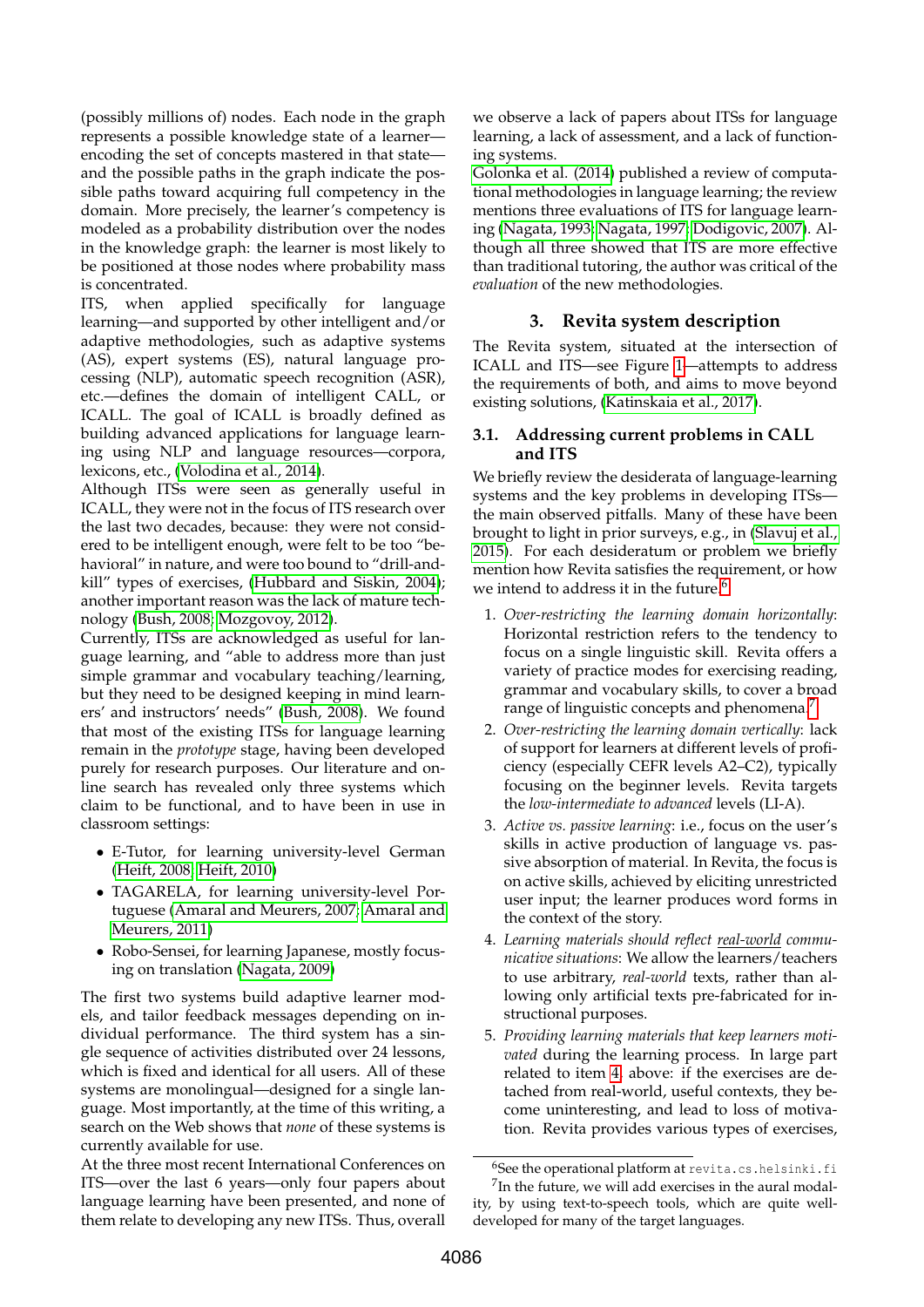and entertaining, engaging modes of practice, including competition against an opponent.

- 6. *Reference to assessment scales*: Most ITSs do not link to a generalized framework of reference, such as the CEFR or ILR scale. Detailed internal assessment is a crucial part of Revita. At present, the system keeps track of the learner's performance on a large set of grammatical and lexical "concepts,"—which serves as an indicator of competency in the corresponding linguistic skills (e.g., "mastered the inflection of nouns of class X"). In future work, we plan to incorporate these concepts fully into the KST framework, and model the knowledge space in accordance with the theory [\(Doignon and Falmagne, 2012\)](#page-8-9). The model will be learned automatically from observed learner responses [\(Schrepp, 1999\)](#page-8-22), and the inferred (statistical) precedence relations among the linguistic concepts.
- <span id="page-3-1"></span>7. *Feedback messages*: should be personalized, and should guide the learner toward finding the correct answer. Rather than responding to the user simply with "correct vs. incorrect", the system should point to the source of the problem and offer a chance to attempt the exercise again using new clues returned by the system. Revita returns immediate feedback to the learner—about grammatical errors, incorrect choices in multiplechoice exercises, or wrong translations in flashcard vocabulary exercises. We plan to extend the feedback mechanisms to be more personalized by analyzing the history of the learner's responses.
- 8. *Mimicking a language teacher*: ITS is envisioned as being capable to mimicking (and complement) successfully the functions of a language teacher. In order to do so, the ITS must be designed specifically for the purpose of language learning—i.e., based on sound pedagogy and language-teaching methodology, supported by foreign/second language acquisition theory (FLA/SLA). This theory must form the basis for designing intelligent CALL systems. In Revita we work with SLA/FLA experts, to assure adherence to this requirement.

Lastly (also related to problems [5,](#page-2-4) and [7\)](#page-3-1) when the feedback that the system provides is limited to "right/wrong," the system gives the impression of not caring about the learner's development, and failing to fulfil the requirements of a good tutor.

In summary, CALL systems are seen in the literature as widely available, but not sufficiently "intelligent," nor adaptive. ITSs in the language-learning domain are intelligent, but not available to end-users, or not free of charge. Further, all ITSs that we found are monolingual; ICALL systems are multilingual, but the more languages, the simpler the system, and the more basic the level of the exercises.

ligent tutor are: the ability to diagnose the knowledge structure and the skills of the learner; personal adaptation of instruction to the learner; provision of personalized feedback. To meet these requirements, the ITS needs to implement a *(domain) knowledge model*, a *student model* and an *instruction model*.

- 1. *Domain knowledge model:* the (linguistic) domain knowledge model in Revita is embodied in language-specific rules, which drive the creation of exercises, described below in Section [3.2..](#page-4-0) The rule component is specialized for each language, $8<sup>8</sup>$  $8<sup>8</sup>$ and requires some input from language experts.
- 2. *Student model:* the system records all of the student's answers (correct and incorrect), which affect the choice of future exercises. These responses will be used to implement KST functionality, to determine learner's current state of knowledge. Both the Knowledge model and the Student model are based on data collected from the students' practice sessions.
- 3. *Instruction Model:* embodies the pedagogical principles: in which order concepts and exercises should be presented, what feedback to provide, etc. Currently, Revita uses rules as Instruction model to determine which new exercises should be presented to the user based on her Student model. The system then attempts to emphasize practicing those concepts: A. in which the user is not proficient, and B. which the user is best prepared to absorb next. In this process, the exercises turn less frequently—i.e., with lower probability—to concepts: 1. on which the learner previously made very few mistakes (to avoid boredom), and 2. on which she (almost) always makes mistakes (to avoid frustration).

Future work includes incorporating state-of-the-art theories for driving instruction by means of KST and Bayesian knowledge tracing (BKT), [\(Pardos and Hef](#page-8-23)[fernan, 2010\)](#page-8-23).

### <span id="page-3-0"></span>**3.2. Exercise modes**

In a broad sense, active language learning is reflected in the functionality of Revita on several levels, including: support active learning by providing the ability to seek out materials to match one's own interests (and sharing interesting materials with friends), as well as selecting categories on which to concentrate in an exercise session, using progress feedback to di-rect the focus and emphasis of exercises.<sup>[9](#page-3-3)</sup>

The bulk of Revita's exercises are based on the stories the user has selected. One of the bedrocks of Revita's philosophy is that language learning is stimulated and becomes more productive when the learner

The principal characteristics that distinguish an intel-

<span id="page-3-3"></span><sup>9</sup>This feature is helpful for preparation for standardized tests—by specifying a set of topics to focus on.

<span id="page-3-2"></span><sup>8</sup>For example, in German and Swedish, Revita creates flash-card exercises to test the knowledge of noun gender via their articles—the article is determined by the noun's gender. This is not relevant for gender-free languages.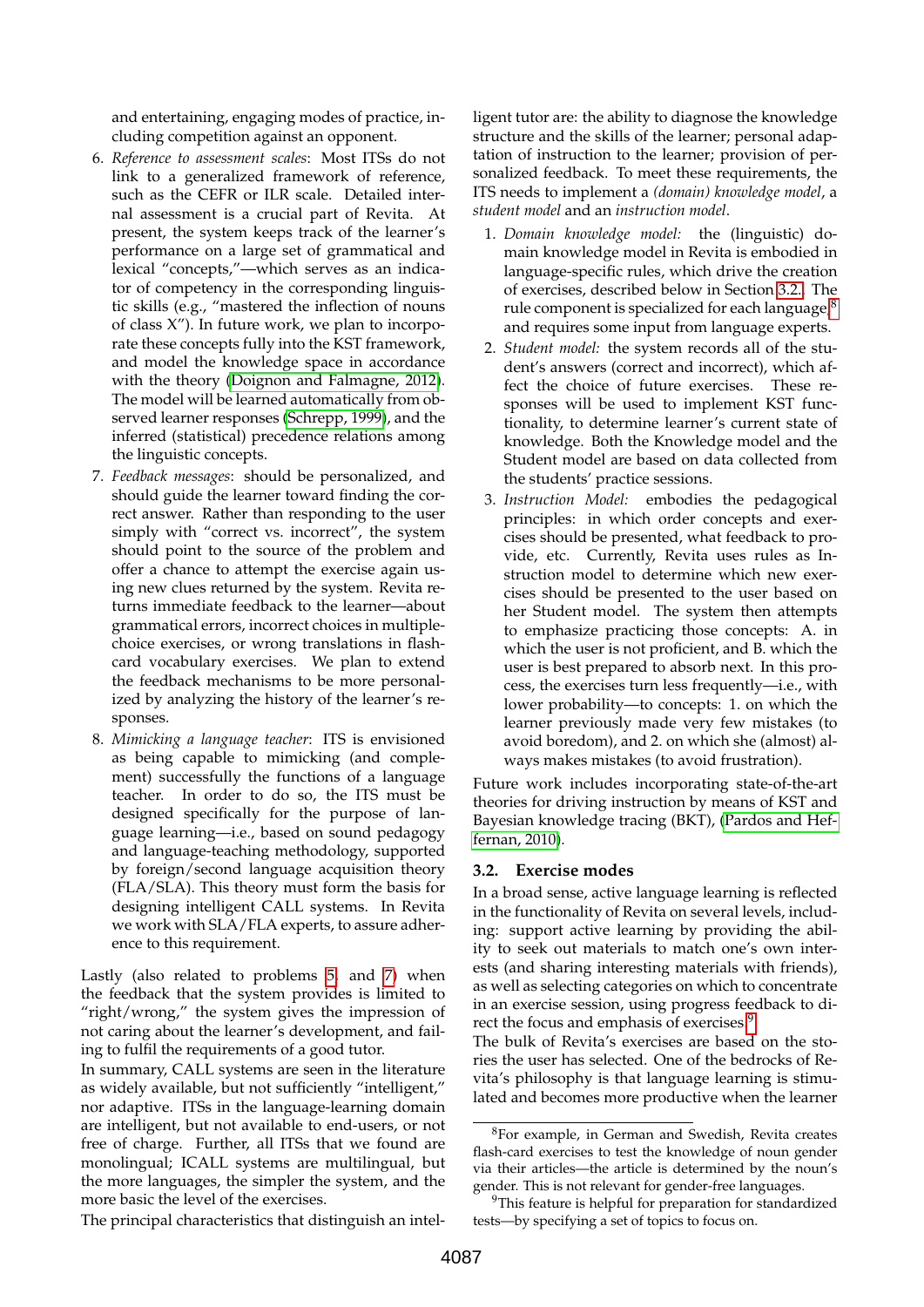

<span id="page-4-0"></span>Figure 2: Practice mode. Current snippet of the story (in Finnish) at the bottom, over grey background, contains multiple choice (menu) and cloze (textbox) exercises. Previous snippets above; correctly answered questions in dark green, incorrectly answered questions in blue. User clicked the last word in the current snippet to see its meaning (shown in box on the left).

is working with materials which hold *personal interest for the learner*. The system has a small public library of texts for every language; however every learner is encouraged to upload materials into her own, private library.<sup>[10](#page-4-1)</sup> Learning materials can be shared with other users of the platform ("friends").

Several modes are available for working with a story. The *reading mode* allows the learner to skim through a story and view translations of unfamiliar words which also adds them to the personal vocabulary (stack of flashcards) for later practice.

In *practice mode* (see Figure [2\)](#page-4-0), the system automatically generates exercises based on a story chosen by the user. The story is presented piece by piece; each piece ("snippet") is about 30-40 words in length, with several words chosen for exercises—these words are omitted and replaced by a multiple-choice quiz, or a "close" quiz. In the figure, the current snippet is at the bottom of the screen (over a grey background).

Previously completed snippets remain above the current snippet (over a white background). In the prior snippets, correctly answered exercises are highlighted in green, and incorrectly answered ones are in blue; hovering over an incorrectly answered exercise provides more insights about the mistake.

For example, "Pohjanmaa *on* täynnä *jokilaaksoja* 

is the first sentence (in Finnish) in the snippet in Figure [2,](#page-4-0) (meaning "Pohjanmaa *is* full *of river valleys*"). The system created cloze exercises by hiding the words in the boxes and providing their base forms (*lemmas*) to the learner as hints:

# "Pohjanmaa *| olla* | täynnä *| jokilaakso*

From the verb lemma "*olla*" ("to be") and noun lemma "*jokilaakso*" ("river valley") the learner should derive the original, correctly inflected forms. The task of the user is to guess which form of the skipped word was used in the context by the author.

Non-inflected words (prepositions, conjunctions, etc.) are used for multiple-choice quizzes. Inflected words (nouns, verbs, etc.) are used for "close" quizzes: the base form (*lemma*) of the word is shown as a hint, and the learner needs to guess the appropriate grammatical form in context.

This approach has its advantages as well as problems. On one hand, it is easy to validate the user's answer, because the system knows the original form used in the story. On the other hand, the learner may possibly insert a different form which is valid in the given context, yet different from the form found in the story. It is a challenging NLP problem to determine whether the user's answer is *also* acceptable—grammatically and semantically—for the given lemma in the given context. This requires a high-precision language model, which is one of the objects of our current research.

<span id="page-4-1"></span> $10$ This is done by loading a local file (.txt or .doc), by copypasting text, or by providing a remote URL of the website containing text to upload into the library.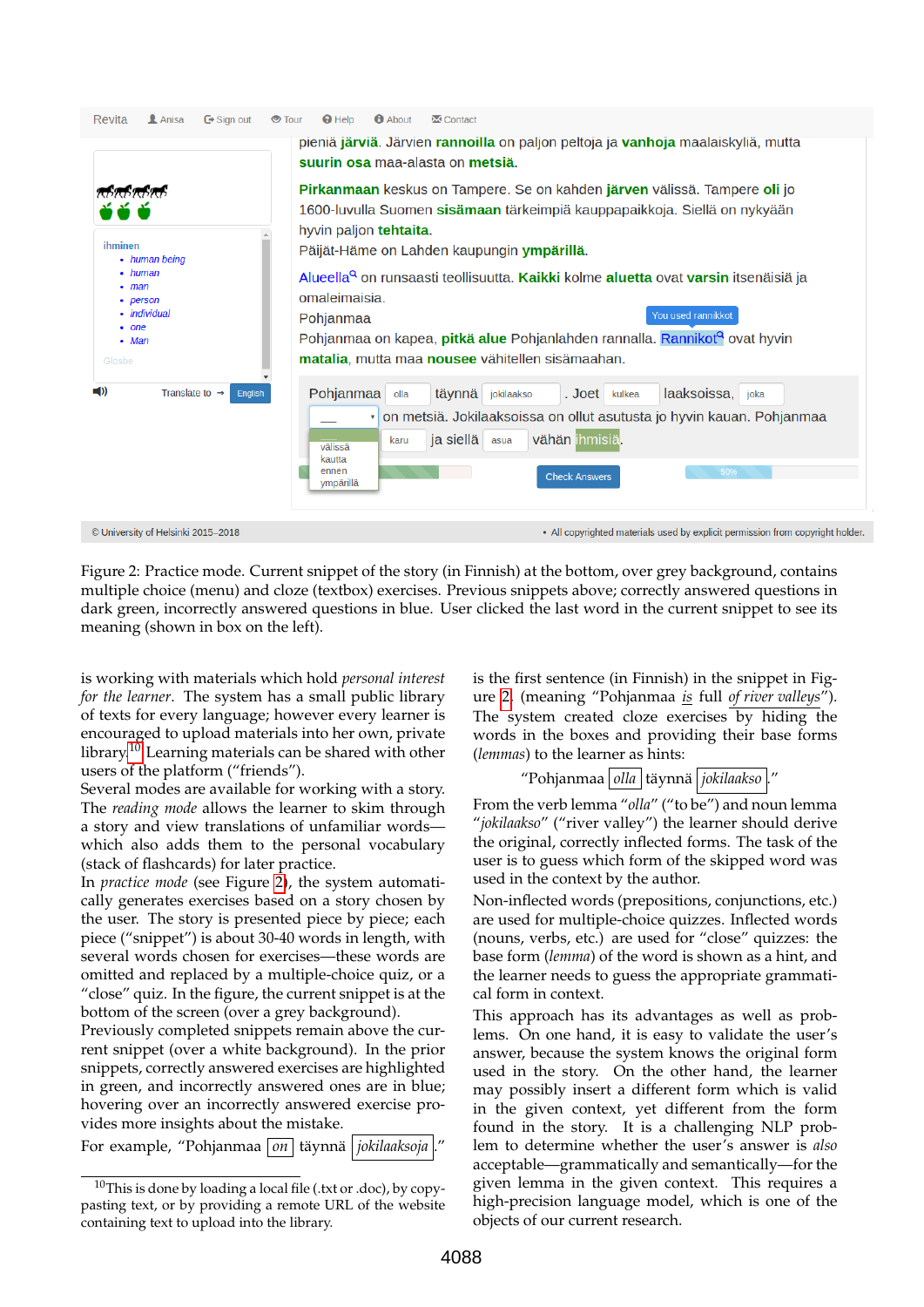

# Maakuntia



<span id="page-5-1"></span>Figure 3: Crossword mode. The current story (in Finnish) on the right contains cloze exercises, in textboxes (exercises that have been resolved are in dark green, e.g., the first word in the story). Each cloze corresponds to entries in the crossword (middle); currently selected entry (15→) is highlighted. The clues to the entries are translations of the missing words (on the left).

After the learner responds to all quizzes in the current fragment of the story, the system provides her with immediate feedback, and then moves on to the following fragment with new exercises. All possible candidates for exercises are determined and saved at the time when the story is uploaded into the system and analyzed by several lower-level natural language processing (NLP) modules including morphological analysis, disambiguation, etc.

Candidates are created using language-specific rules. For example, for Russian, the system may include rule A: [ word='в', POS=prep, case={loc, acc} ], Another rule, B, in 3 parts, may be:

- 1. [ POS=prep, case=**X** ]
- 2. [ POS=adj, case=**X**, number=**Y**, gender=**Z** ]
- 3. [ POS=noun, case=**X**, number=**Y**, gender=**Z** ].

These (declarative) rules state general facts about the language, and refer to the part of speech tags and morphological tags of words that may be encountered in a story. Rule A states the preposition "в" (meaning "in") governs the locative or accusative case. Rule B stipulates the agreement $^{11}$  $^{11}$  $^{11}$  within a noun phrase that contains the parts of speech (POS) [prep adj noun]: case agreement between preposition, adjective and noun, as well as number and gender agreement between the adjective and noun. Using such rules, the system finds constructions, such as:

"... в тёмном лесу ..."

in dark-Masc.Sg.Loc forest-Masc.Sg.Loc

"*... in a dark forest ...*"

where the case, number and gender categories agree. Then this sequence may be offered as an exercise, e.g., with a multiple choice for the preposition (with the remaining options filled by *distractor* prepositions), and "cloze" boxes for the noun and adjective. Various approaches to the problem of generation of reliable distractors are described in [\(Lee and Luo, 2016;](#page-8-24) [Correia et](#page-8-25) [al., 2010;](#page-8-25) [Rakangor and Ghodasara, 2014;](#page-8-26) [Sakaguchi](#page-8-27) [et al., 2013;](#page-8-27) [Hill and Simha, 2016;](#page-8-28) [Liang et al., 2017\)](#page-8-29).

The actual choice of candidates for exercises depends on the user model—the history of answers given previously by the user. The system computes weights (probabilities) for all potential candidates in the story snippet; words or constructions receive a lower weight if they had been answered mostly incorrectly (or mostly correctly) in previous sessions since that implies that they were too difficult (or too easy) for the learner at present. Candidates with smaller weights appear with a lower probability in the next exercises. Weights are assigned not only to particular words, but also to their various grammatical categories; thus, if a user, e.g., sometimes makes mistakes in a certain nominal case, the system will provide more exercises for this case.

The *crossword mode* encourages practicing grammar and vocabulary simultaneously. A crossword is built automatically and randomly based on the text of a story (see Figure [3\)](#page-5-1). Candidates for the crossword are selected according to the same principles as in practice mode (above); hidden words need to be inserted back into the story in the correct inflected form. As clues, the learner receives the translations of the missing words (rather than their lemmas, as in practice mode). All answers are saved and used for updating the weights of candidates on subsequent exercises, as is done for the practice mode.

In all modes—reading, practice, crossword—the

<span id="page-5-0"></span><sup>11</sup>By unification over the variables, which are in bold.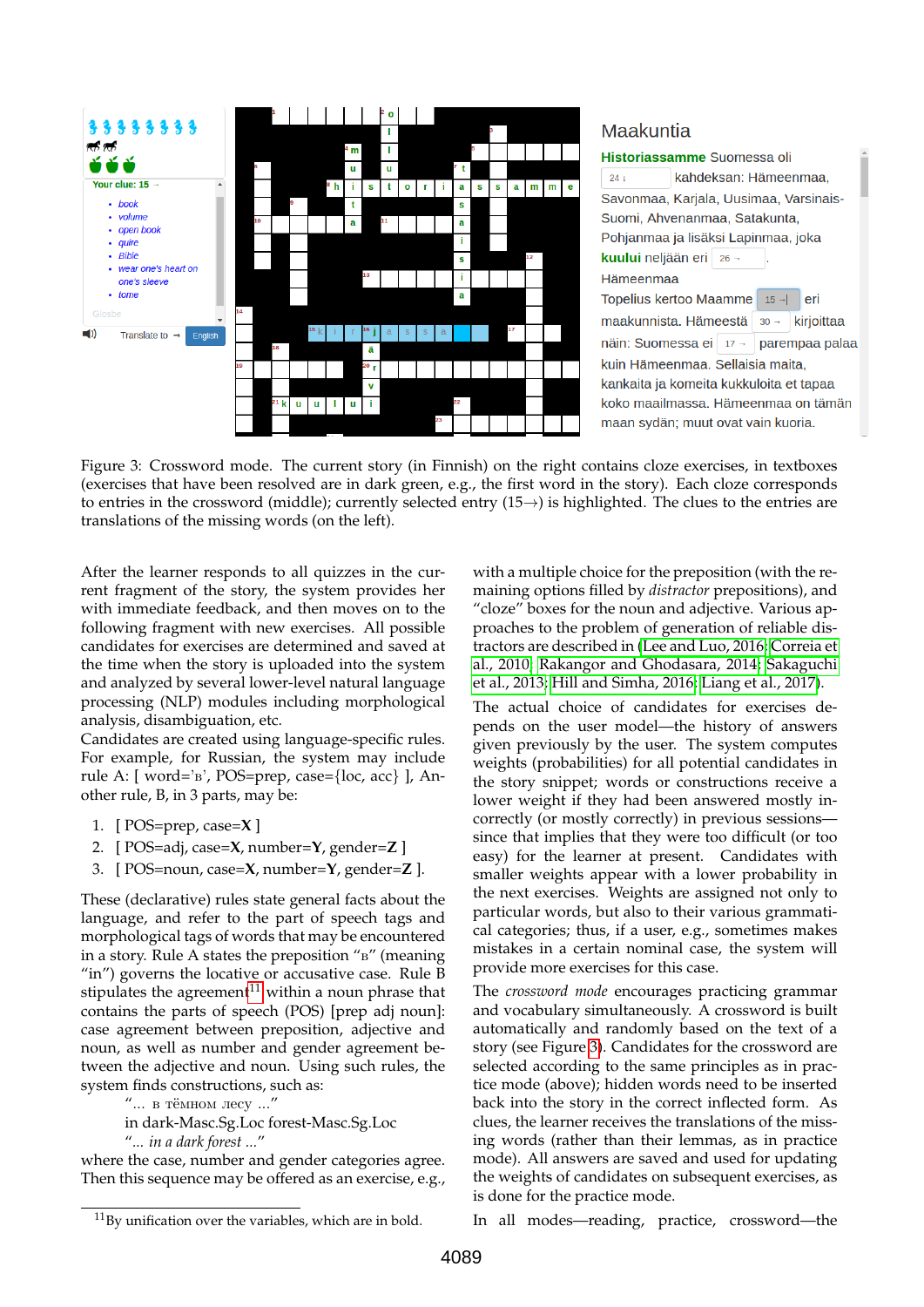

<span id="page-6-1"></span>Figure 4: Flashcards for practicing vocabulary.

learner can request a translation of any unfamiliar word. Translations are looked up in third-party on-line multi-lingual dictionaries. Words for which translations were requested are added into the user's stack of flashcards—used in the *flashcard* mode, see Figure [4,](#page-6-1) to practice vocabulary. In the figure, the user first receives the word to be translated (left), types a translation in the box below, flips the card and receives feedback (right) whether the translation is among those that are recognized by the system.

For all of the above exercise modes—reading, practice, crossword, flashcards—Revita provides a *Competition mode extension*. [12](#page-6-2) For example, for the practice mode, the idea behind the competition is that the user must guess the correct grammatical word given the context, as before, but now she is simultaneously racing to answer the questions faster than an opponent, who is solving the same exercises at the same time. The learner needs to get more correct answers in a shorter period of time to win the competition. At present, the opponent is a *bot*, which aims to imitate as nearly as possible the learner's own rate of answering questions and state of knowledge (probability of answering the given question correctly). In this way, the learner is *competing with herself*—i.e., trying to im-prove on her own previous performance.<sup>[13](#page-6-3)</sup>

These exercise modes—all building on the original story text selected by the user—provide a variety of interactions, which help the user practice on one's own, outside the classroom, and which are designed to stimulate and engage the user—more so than a tra-ditional textbook might.<sup>[14](#page-6-4)</sup>



<span id="page-6-5"></span>Figure 5: Progress visualization for numerals in Russian

#### **3.3. Assessment**

Currently the system implements a simple system for progress assessment: it checks all of the learner's answers, tracking how exercises involving various grammatical concepts—which are categories, such as tense and mood for verbs, number and case for nouns, etc.—were answered by the learner, and how many exercises with different concepts were practiced.

The learner may keep track of her progress via a visualization (see Figure [5\)](#page-6-5). The size of the balls indicates the relative frequency with which this grammatical concept was encountered by the user in exercises so far; the color ranges from green to red, depending on the percentage of correct answers given so far; if the majority is correct, the color tends toward green, otherwise toward red. This visualization is one way to summarize the learner's knowledge state at the present time; we plan to extend this visualization with information about progress across time.

### **3.4. Evaluation by learners and teachers**

To date, we have introduced Revita to professional teachers of 12 different languages, who provided extensive and useful feedback about their particular language. All of them have stated an interest in using the system in their pedagogical practice.

We are currently in the process of testing the system with students. These initial tests focus on LI-A learners of Finnish and Russian, with wider testing planned to follow.

### <span id="page-6-0"></span>**4. Revita as a source of educational data**

Educational data mining (EDM) is defined as the "research field concerned with the application of data mining, machine learning and statistics to information generated from educational settings (e.g., universities and intelligent tutoring systems)," [\(Baker and](#page-7-4) [Yacef, 2009\)](#page-7-4). The goal of EDM is to help predict the learner's behavior—which means deriving accurate

<span id="page-6-2"></span> $12$ At present, competition is implemented only the practice mode, but the idea is straightforward and the extension will be implemented for all exercise modes.

<span id="page-6-3"></span> $13$ We plan to implement competition with a human friend as well—another user on the platform.

<span id="page-6-4"></span><sup>&</sup>lt;sup>14</sup>In the future, the goal is to incorporate exercise modes

for reading and aural comprehension, and for speaking.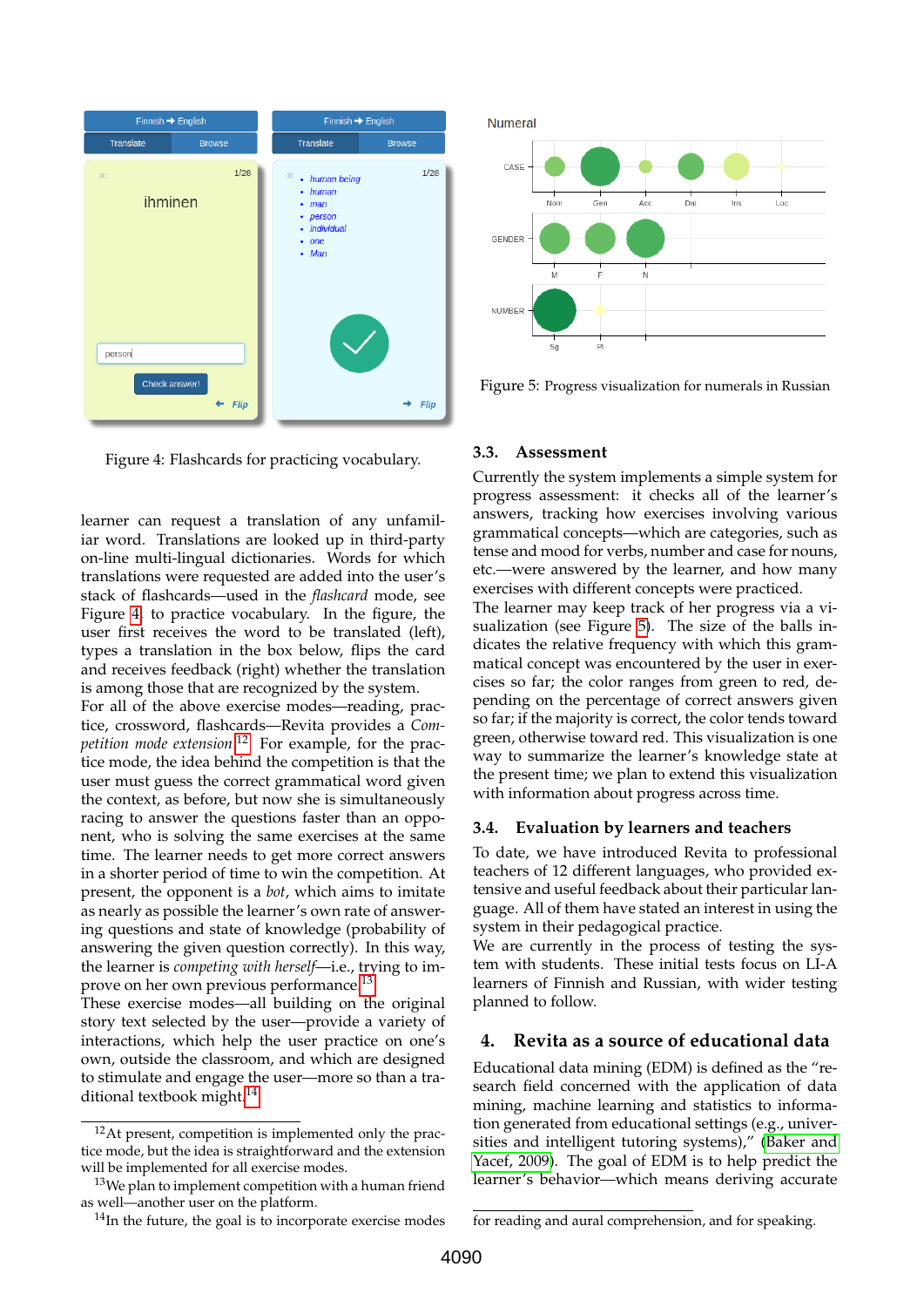Student models from user's feedback; the same feedback can be used to improve the Domain models inside the system. More generally, EDM also allows us to study the effects of the educational support provided by the system, and to advance scientific knowledge about the process of language learning and acquisition.

Thus, the final aspect of Revita to which we draw attention in this paper is that as the platform is used by the learners, over time it builds a rich and valuable resource: the detailed educational data in the form of learner responses—correct and incorrect,—the contexts of the responses within the stories, all words which were unfamiliar in their contexts (i.e., for which translations were requested)—as well as the timings of all of these interactions.

This is valuable data, no less valuable than learner corpora, which language educators have worked very hard to collect for decades. The larger a learner corpus grows, the better it allows us to build accurate models of the learners and the learning process, to identify the common mistakes, and the patterns of mistakes. This information allows the system to derive more accurate Domain, Student and Instruction models.

The Student model for each user is based directly on the totality of the data collected for that user. Important aspects of the Domain model are implicit in—and can be inferred from—generalizations over data collected from many learners. For example, if we consider two concepts, A and B, and over a large number of learners we can observe that those who answer B correctly also (almost always) answer A correctly, but not vice versa, then we can infer that, with high probability, concept A is a pre-requisite for B.

Further, looking for patterns of the *order*, in which concepts are mastered by students—over a large population of students—we can obtain statistical information about how the learner's native language affects the order in which concepts in the target language are likely to be acquired. It seems intuitively clear that a group of learners with a common native language will likely exhibit common traits observable through their responses.[15](#page-7-5)

It is also reasonable to assume that having the ability to model these commonalities explicitly, and exploit them in the learning process (in the Instruction model) will provide for a more intelligent tutoring system.

The Instruction model is currently computed by rules, which operate on the data stored in the learners' history. The same data will form the foundation for more complex Instruction models, which we plan to explore, viz., Knowledge Space Theory, and Bayesian knowledge tracing.

It is clear that the educational data collected through Revita over time will find a variety of purposes and important applications. It will impact various aspects of our overall enterprise—namely, gaining insight into the process of language learning, and improving the methodology of automated language instruction and tutoring.

High-quality, detailed and large-scale data is a primary requirement for the application of modern datadriven machine learning and statistical methods. The key point, however, is that *without* a powerful, automated platform such as Revita, data on a comparable scale would be impossible to collect.

## **5. Conclusion**

<span id="page-7-0"></span>An in-depth literature review and investigation of the currently available tools indicates that ICALL systems do not exhibit sufficiently intelligent characteristics, and ITS systems described in the literature appear to be laboratory experiments, not available to learners in practice.

We have presented Revita, an open platform developed at the intersection of ITS and CALL, aiming to address all of the main drawbacks of existing language-learning systems.

Revita aims to bring intelligent language technology into the freely available online language-learning space, which is becoming more popular, not only among the learners, but also among the teachers. It also serves as an instrument for collection of valuable educational data.

The functionality of the system is under continual development. Modifications to Revita are motivated by feedback from the users and SLA/FLA experts.

## **6. Acknowledgments**

This research was supported in part by the FinUgRevita Project, Academy of Finland, Grant No. 267097. We are grateful to Kim Salmi, Max Koppatz and Jose María Hoya Quecedo for their contributions to the development.

## **7. Bibliographical References**

- <span id="page-7-2"></span>Amaral, L. and Meurers, D. (2007). Conceptualizing student models for ICALL. In *User modeling*, volume 2007, page 11th. Springer.
- <span id="page-7-3"></span>Amaral, L. A. and Meurers, D. (2011). On using intelligent computer-assisted language learning in reallife foreign language teaching and learning. *Re-CALL*, 23(1):4–24.
- <span id="page-7-4"></span>Baker, R. S. and Yacef, K. (2009). The state of educational data mining in 2009: A review and future visions. *JEDM-Journal of Educational Data Mining*, 1(1):3–17.
- <span id="page-7-1"></span>Bush, M. D. (2008). Computer-assisted language learning: From vision to reality? *CaLICO Journal*, 25(3):443–470.

<span id="page-7-5"></span><sup>15</sup>For example: native speakers of Turkic languages may find some aspects of learning Finnish (the target) easier than native speakers of Slavic languages—vowel harmony is one such aspect, because it is present in similar forms in both Finnish and Turkic. On the other hand, other aspects of Finnish may be much more intuitive to Slavic speakers, because historically Finnish has been in more immediate contact with Slavic languages, and the development of many of its linguistic features was affected through this contact.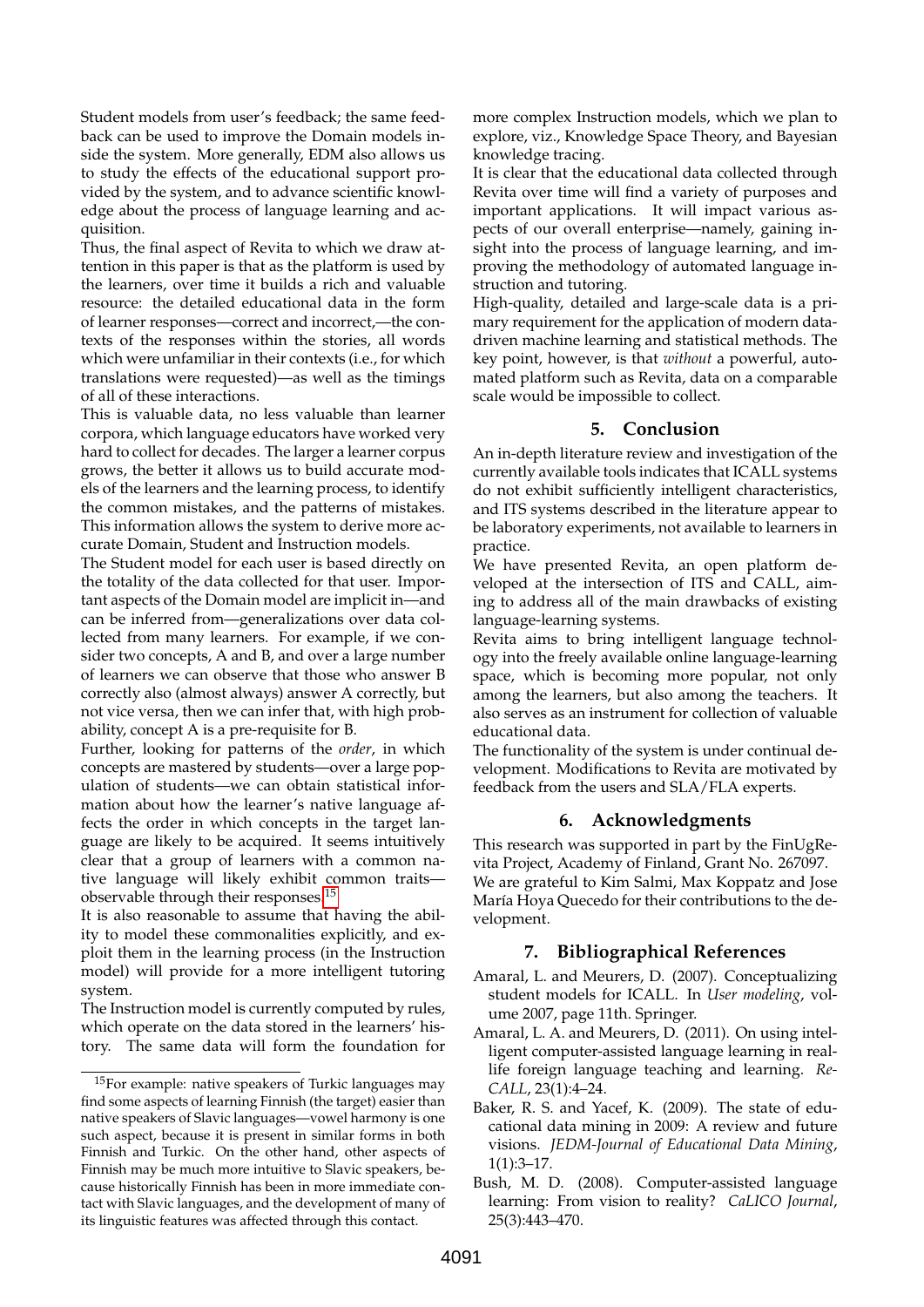- <span id="page-8-25"></span>Correia, R. P. d. S., Baptista, J., Mamede, N., Trancoso, I., and Eskenazi, M. (2010). Automatic generation of cloze question distractors. In *Second Language Studies: Acquisition, Learning, Education and Technology*.
- <span id="page-8-6"></span>Craig, S. D., Hu, X., Graesser, A. C., Bargagliotti, A. E., Sterbinsky, A., Cheney, K. R., and Okwumabua, T. (2013). The impact of a technology-based mathematics after-school program using ALEKS on student's knowledge and behaviors. *Computers & Education*, 68:495–504.
- <span id="page-8-20"></span>Dodigovic, M. (2007). Artificial intelligence and second language learning: An efficient approach to error remediation. *Language Awareness*, 16(2):99–113.
- <span id="page-8-9"></span>Doignon, J.-P. and Falmagne, J.-C. (2012). *Knowledge spaces*. Springer Science & Business Media.
- <span id="page-8-10"></span>Falmagne, J.-C. and Doignon, J.-P. (2010). *Learning spaces: Interdisciplinary applied mathematics*. Springer Science & Business Media.
- <span id="page-8-11"></span>Falmagne, J.-C., Koppen, M., Villano, M., Doignon, J.-P., and Johannesen, L. (1990). Introduction to knowledge spaces: How to build, test, and search them. *Psychological Review*, 97(2):201.
- <span id="page-8-17"></span>Golonka, E. M., Bowles, A. R., Frank, V. M., Richardson, D. L., and Freynik, S. (2014). Technologies for foreign language learning: a review of technology types and their effectiveness. *Computer Assisted Language Learning*, 27(1):70–105.
- <span id="page-8-1"></span>Hart, R. (1981). Language study and the PLATO system. *Studies in Language Learning*, 3(1):1–24.
- <span id="page-8-8"></span>Heffernan, N. T. and Heffernan, C. L. (2014). The assistments ecosystem: building a platform that brings scientists and teachers together for minimally invasive research on human learning and teaching. *International Journal of Artificial Intelligence in Education*, 24(4):470–497.
- <span id="page-8-14"></span>Heift, T. (2008). Modeling learner variability in CALL. *Computer Assisted Language Learning*, 21(4):305–321.
- <span id="page-8-15"></span>Heift, T. (2010). Developing an intelligent language tutor. *CALICO journal*, 27(3):443–459.
- <span id="page-8-28"></span>Hill, J. and Simha, R. (2016). Automatic generation of context-based fill-in-the-blank exercises using cooccurrence likelihoods and Google N-grams. In *Proceedings of the 11th Workshop on Innovative Use of NLP for Building Educational Applications*, pages 23– 30.
- <span id="page-8-12"></span>Hubbard, P. and Siskin, C. B. (2004). Another look at tutorial CALL. *ReCALL*, 16(2):448–461.
- <span id="page-8-21"></span>Katinskaia, A., Nouri, J., and Yangarber, R. (2017). Revita: a system for language learning and supporting endangered languages. In *Proceedings of the Joint 6th Workshop on NLP for Computer Assisted Language Learning and 2nd Workshop on NLP for Research on Language Acquisition at NoDaLiDa*. Linkoping ¨ University Electronic Press.
- <span id="page-8-7"></span>Koedinger, K. R., McLaughlin, E. A., and Heffernan, N. T. (2010). A quasi-experimental evaluation of an on-line formative assessment and tutoring system.

*Journal of Educational Computing Research*, 43(4):489– 510.

- <span id="page-8-3"></span>Kulik, J. A. and Fletcher, J. (2016). Effectiveness of intelligent tutoring systems: a meta-analytic review. *Review of Educational Research*, 86(1):42–78.
- <span id="page-8-24"></span>Lee, J. and Luo, M. (2016). Personalized exercises for preposition learning. *Proceedings of ACL-2016 System Demonstrations*, pages 115–120.
- <span id="page-8-0"></span>Levy, M. (1997). *Computer-assisted language learning: Context and conceptualization*. Oxford University Press.
- <span id="page-8-29"></span>Liang, C., Yang, X., Wham, D., Pursel, B., Passonneaur, R., and Giles, C. L. (2017). Distractor generation with generative adversarial nets for automatically creating fill-in-the-blank questions. In *Proceedings of the Knowledge Capture Conference*, page 33. ACM.
- <span id="page-8-13"></span>Mozgovoy, M. (2012). Towards WordBricks—a virtual language lab for computer-assisted language learning. In *Computer Science and Information Systems (FedCSIS), 2012 Federated Conference on*, pages 229–232. IEEE.
- <span id="page-8-18"></span>Nagata, N. (1993). Intelligent computer feedback for second language instruction. *The Modern Language Journal*, 77(3):330–339.
- <span id="page-8-19"></span>Nagata, N. (1997). An experimental comparison of deductive and inductive feedback generated by a simple parser. *System*, 25(4):515–534.
- <span id="page-8-16"></span>Nagata, N. (2009). Robo-Sensei's NLP-based error detection and feedback generation. *Calico Journal*, 26(3):562–579.
- <span id="page-8-5"></span>Ostrow, K. and Heffernan, N. (2014). Testing the multimedia principle in the real world: a comparison of video vs. text feedback in authentic middle school math assignments. In *Educational Data Mining 2014*.
- <span id="page-8-4"></span>Oxman, S., Wong, W., and Innovations, D. (2014). White paper: Adaptive learning systems. *Integrated Education Solutions*.
- <span id="page-8-23"></span>Pardos, Z. and Heffernan, N. (2010). Navigating the parameter space of Bayesian Knowledge Tracing models: Visualizations of the convergence of the expectation-maximization algorithm. In *Educational Data Mining 2010*.
- <span id="page-8-26"></span>Rakangor, S. and Ghodasara, Y. (2014). Automatic fill in the blanks with distractor generation from given corpus. *International Journal of Computer Applications*, 105(9).
- <span id="page-8-27"></span>Sakaguchi, K., Arase, Y., and Komachi, M. (2013). Discriminative approach to fill-in-the-blank quiz generation for language learners. In *Proceedings of the 51st Annual Meeting of the Association for Computational Linguistics (Volume 2: Short Papers)*, volume 2, pages 238–242.
- <span id="page-8-22"></span>Schrepp, M. (1999). Extracting knowledge structures from observed data. *British Journal of Mathematical and Statistical Psychology*, 52(2):213–224.
- <span id="page-8-2"></span>Self, J. (1990). Theoretical foundations for intelligent tutoring systems. *Journal of Artificial Intelligence in Education*, 1(4):3–14.